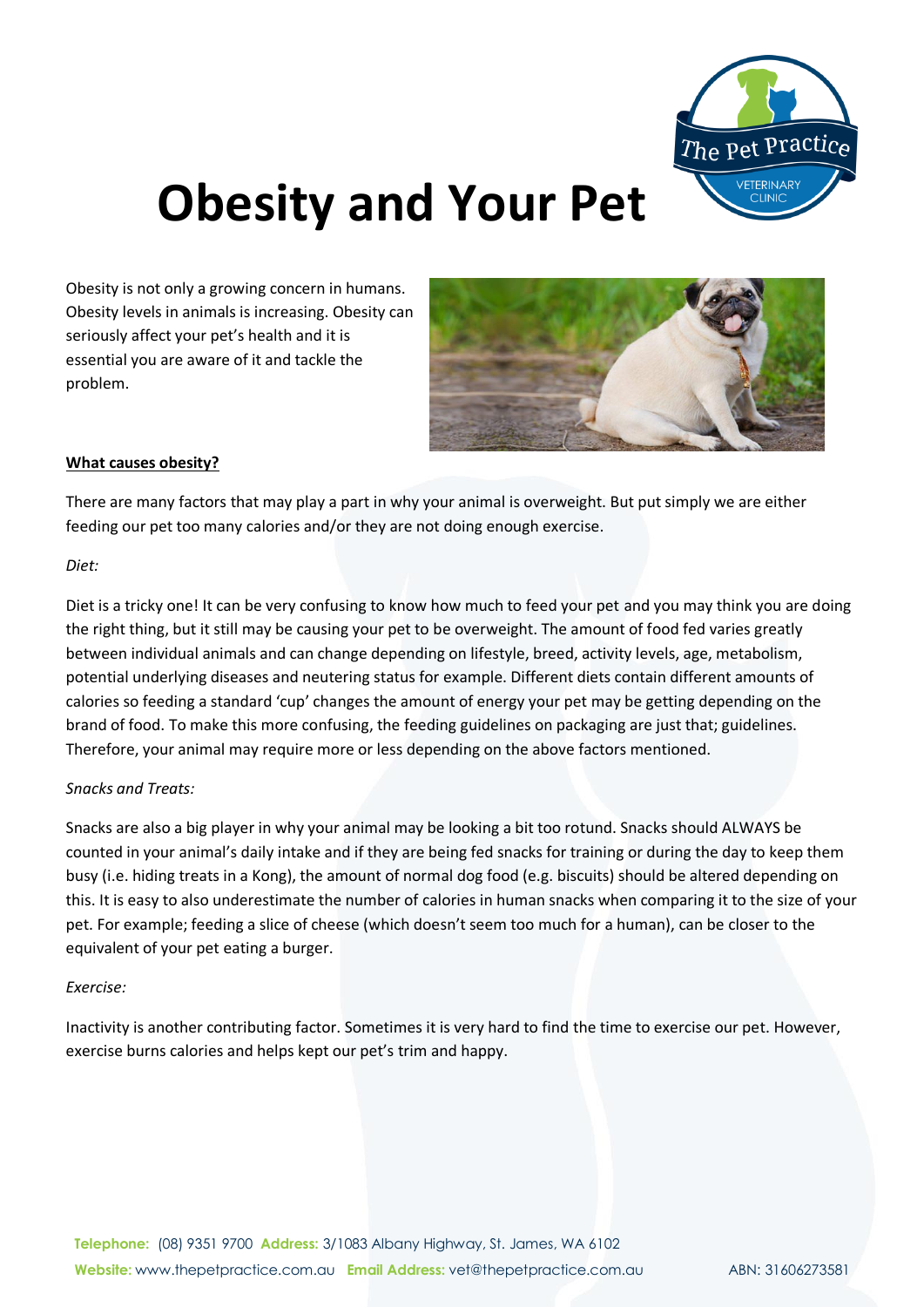

# **Obesity and Your Pet**

### **The health risks of obesity.**

Like humans, there are negative health concerns for your animal when they are overweight. Here are just a few:

- *Arthritis*: When your pet has extra weight, this puts strain and unwanted pressure on their joints. This can lead to earlier onset arthritis, or increased pain on already sore joints, especially in elderly animals.
- *Shorten life-span*: Studies have shown that obese animals do not live as long as animals that are kept lean.
- *Diabetes Mellitus*: Extra body fat can lead to insulin insensitivity and change the normal hormonal mechanisms in which your pet's body regulates glucose.
- *Respiratory problems*: Some dog breeds such as the French Bulldog and Pug have shortened conformation of their nose and face (brachycephalic). Increased weight in these breeds increases their respiratory efforts and can lead to respiratory distress/compromise.
- *Increased anaesthetic risk*: Extra weight means added pressure to the chest cavity when patients are on their backs for procedures. Fat can also make surgeries harder due to the difficulty for the surgeon in handling fatty tissue, and fat can also have many small vessels which may 'ooze' during surgery. Having a larger amount of fat on the body can also make dosing with the correct amount of anaesthetic agent more difficult.
- *Heart disease and hypertension*

These are just a few health risks, but there are many others including; *heat stress, dermatitis, exercise intolerance and an overall reduced quality of life.*